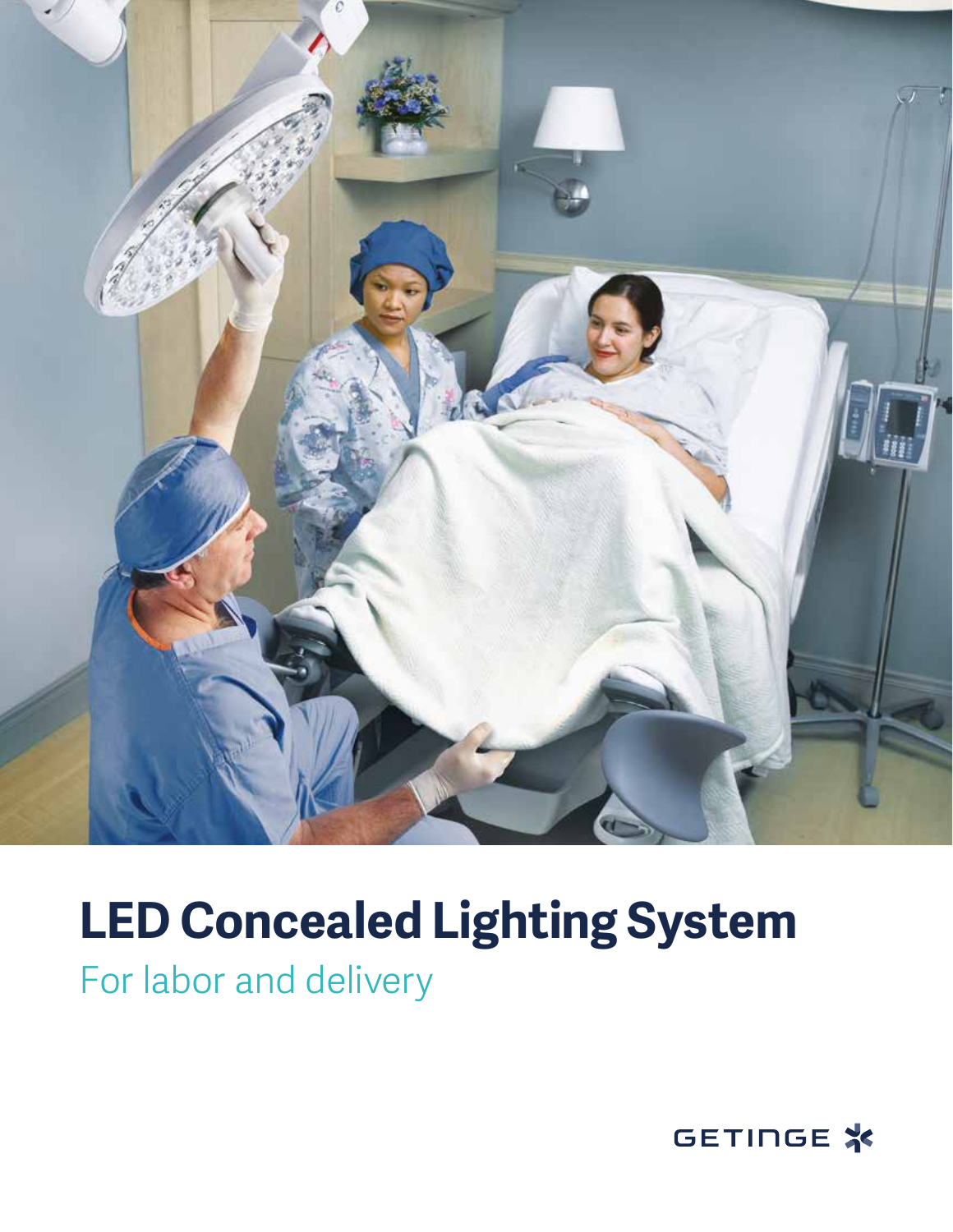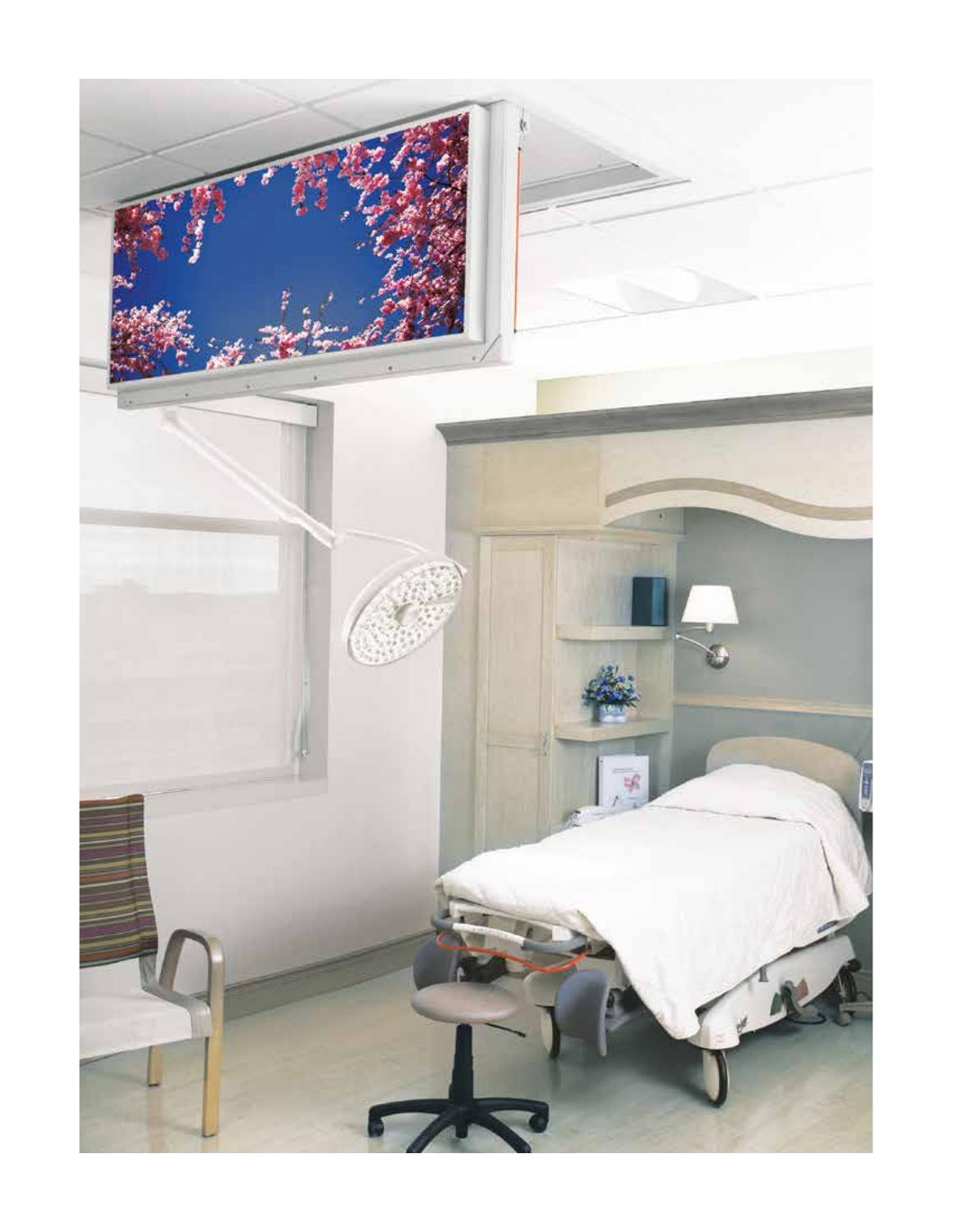### **LED Concealed Lighting System** Technology that delivers

For more than three decades, labor delivery recovery (LDR) and labor delivery recovery postpartum (LDRP) facilities in hospitals have been in existence and have evolved to meet the changing demands in the obstetrics market. In an effort to provide better patient care, as well as attract leading healthcare professionals and consumers, hospitals continue to invest in remodeling and building high-tech, modern LDR/LDRP facilities.

Today's LDR/LDRP units are outfitted with equipment ranging from furniture-like birthing beds and headwalls, that conceal stand-by monitoring and emergency equipment, to ceiling retractable lighting, such as the LED Concealed Lighting System. All this equipment is designed to facilitate improved patient care, while creating an aesthetically pleasing environment for expectant mothers.

Better by design: Unlike fixed ceiling lights, the LED Concealed Lighting System is flexible, allowing the

lighthead to be easily maneuvered and set in an optimized position. Moreover, the design with LED technology sets a new standard of illumination quality, safety, comfort and operational efficiency.

#### **Advanced lighting with advantages:**

- Quality illumination with ideal shadow control for optimized viewing
- Minimum heat output for physician comfort
- Light where you need it direct line of sight

#### **Designed for ease-of-use and safety:**

- Flush with room ceiling to eliminate clutter when not in use
- Easy access in seconds to aid in patient care
- Safety mechanism to prevent door closure if obstructed



The LED Concealed Lighting System is accessible in seconds.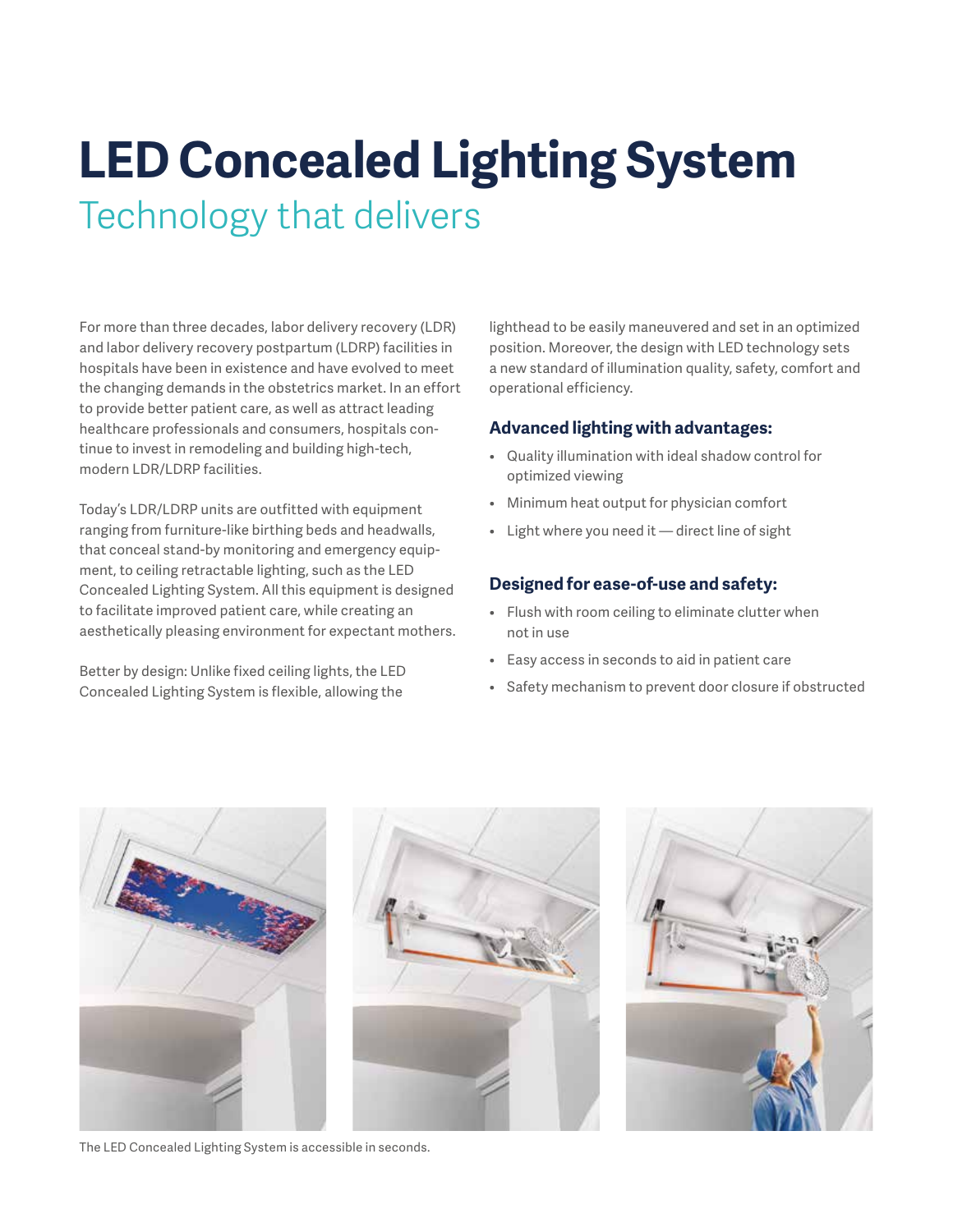### Specifications

| Optical and photometric characteristics |                             |
|-----------------------------------------|-----------------------------|
| Technology                              | LED                         |
| Diameter of lighthead                   | 17.7 in. (45 cm)            |
| Illumination                            | 110,000 lx                  |
| <b>Boost</b>                            | 160,000 lx                  |
| Field diameter 39.4 in (1 m)            | 6.7 in. (17 cm)             |
| Depth of illumination at 20%            | 39.4 in. (100 cm)           |
| Depth of illumination at 60%            | 23.6 in. (60 cm)            |
| Color Rendering Index (CRI)             | 95 Ra                       |
| Color temperature                       | 3,800K                      |
| Radiant energy (average)                | $3.6$ mW/m <sup>2</sup> .lx |
| Flux Stability Program (FSP)            | Yes                         |

| <b>Ambient light characteristics</b>      |                              |
|-------------------------------------------|------------------------------|
| Illumination                              | 500 lx                       |
|                                           |                              |
|                                           |                              |
| Electrical and mechanical characteristics |                              |
| Power supply input voltage                | 100 to 120V /<br>200 to 230V |
| Lighthead power consumption               | 70 W                         |
| Frequency                                 | 50 / 60 Hz                   |
| Illumination adjustment                   | 30% to 100%                  |

| <b>LED concealed lighting system</b>         |                                                |
|----------------------------------------------|------------------------------------------------|
| Dimensions of unit (enclosure)               | 66 x 32 x 17.25 in. (17.38 in with cover)      |
| Electrical source to control station circuit | 120 VAC / 15 amps                              |
| Weight including lighthead                   | 390 lb.                                        |
| Opening/closing cycle time                   | 42 sec. (including 6 sec. for slide mechanism) |
| Electrical rating                            | 120 VAC / 3.5 amps                             |



LED CLS with advanced LED technology.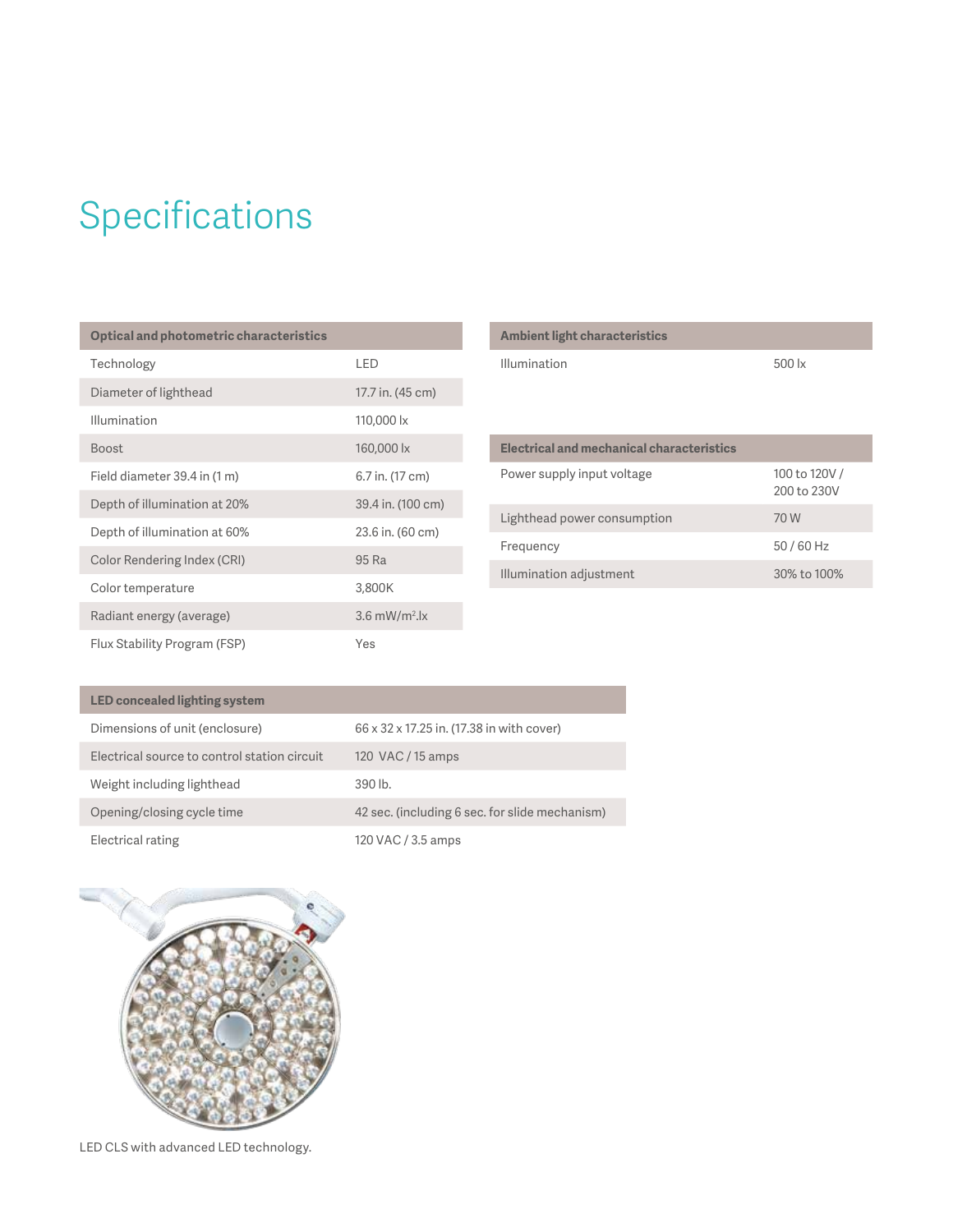## **LED Concealed Lighting System**

Bringing expertise in surgical lighting, Getinge defines the highest standards, quality and innovation throughout the industry for the benefit of patients and medical staff. Getinge surgical lights are known as the world's leader in design and innovation. Combined with its extensive line of other medical systems, Getinge provides the most comprehensive solutions for various areas in the hospital, including labor delivery recovery units.

A pioneer in concealed lighting systems, Getinge offers an advanced retractable light indicated for exam use with innovative light emitting diodes (LED). The LED Concealed Lighting System (CLS) features patented lighting technology that provides bright, shadow-free illumination for optimized patient care. CLS also offers an optional back panel comfort light to help create an aesthetically pleasing environment.